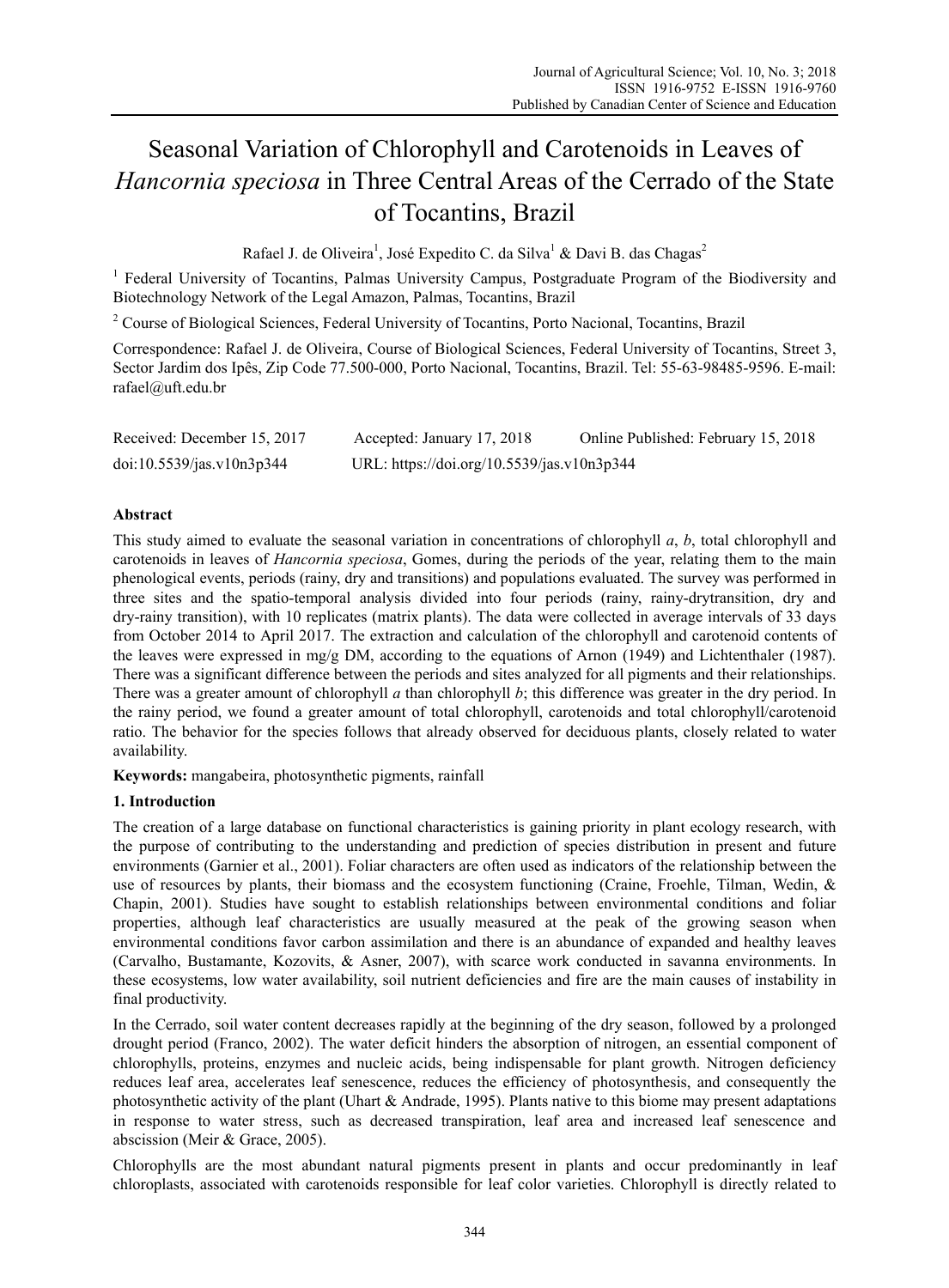photosynthetic activity in plants. Thus, the nutritional status of plants is directly related to the quality and quantity of chlorophyll, which comprises a family of chemically similar substances called chlorophylls *a*, *b*, *c*  and *d*; chlorophyll *a*, *b* and carotenoids are directly involved in the absorption of visible light for the transfer of electrons from water to the electron transport chain in the photosynthetic mechanism (Taiz & Zaiger, 2013). Thus, the knowledge of the foliar characteristics represents an interesting measure to compose the database on a species.

Mangabeira (*Hancornia speciosa*, Gomes) is a fruit tree belonging to the family Apocynaceae, which is more abundant in the areas of cerrado *strict sensu*, mainly in soils poor in organic matter, acidic, with low nutrient content, and is tolerant to water deficit, with better vegetative development under higher temperature and lower relative humidity (Vieira Neto, Cintra, A. L. da Silva, Silva Júnior, Costa, A. A. G. da Silva, & Cuenca, 2002). It presents a diversity of phenological events, and depending on the region, it has two flowering during the year, in the summer (rain) and winter (dry), in turn, fruiting differs between the harvests and fruit aspects, with higher and better production in the summer (Silva Júnior & Lêdo, 2006). In tropical savannas, temporal patterns of plant growth and reproduction are linked to climatic seasonality (Williams, Myers, Muller, Duff, & Eamus, 1997).

Pilon, Udulutsch, and Durigan (2015) studied the phenological patterns of 111 cerrado species, indicating that the mangabeira is a semideciduous or deciduous species that loses leaves during the dry season of the year, agreeing with Lorenzi (2000), and A. V. Pereira, E. B. C. Pereira, and Silva Júnior (2010). According to Carvalho et al. (2007), who analyzed the concentration of pigments and nutrients in leaves of cerrado species with different phenological strategies, detected no differences in the behavior of deciduous and evergreen plants.

Despite the relevance of photosynthetic pigments to the leaf functioning, there are still no studies that relate the seasonal variations in their concentrations in cerrado species (Carvalho et al., 2007). Based on this premise, the goal of this study was to evaluate the contents of chlorophyll *a* and *b*, chlorophyll *a*/chlorophyll *b* ratio, total chlorophyll, carotenoid and total chlorophyll/carotenoid ratio, during the periods of the year, relating them to the main phenological events, periods (rainy, dry and transitions) and populations evaluated.

## **2. Material and Methods**

## *2.1 Study Area*

The study was conducted in the municipality of Porto Nacional (10°41′15.94″ S latitude, 48°22′55.60″ W longitude, 239.2 m altitude), central portion of the State of Tocantins, Brazil. The climate of the region is defined as tropical, its classification is Aw according to Köppen and Geiger. It has an average temperature of 26.1 °C (varying 3.0 °C during the year), with September being the warmest month (27.9 °C average) and July, the coldest month (24.9 °C). The average rainfall of 1,622 mm, with a difference of 258 mm rainfall comparing the driest month (June) with an average of 4 mm and the rainiest, March with 262 mm (Climate-data.org, 2017). It is characterized by two well-defined seasons: rainy (November to April) and dry (May to October). The mean annual rainfall of the ten-year period prior to the study (2004-2013) was 1643.75±276.85 mm and mean temperature was 27.5±0.4 °C. The study started in October 2014 to April 2017 (30 months). Rainfall data were recorded by the conventional meteorological station, located in the municipality of Porto Nacional, distanced approximately 10 km from each collection site, and data provided by the National Institute of Meteorology (Inmet & Bdmep, 2017).

For the purposes of analysis, the observations were divided into four collection periods (rainy, rainy-dry transition, dry and dry-rainy transition) defined according to the phytoclimatic model proposed by Walter and Lieth (1967), constructed for the region of National Harbor. The mean values of rainfall (mm) and temperature (°C) of the ten years prior to the survey of leaf characteristics (2004 to 2013) were used. For the Porto Nacional meteorological station, a Cartesian chart was drawn where the abscissa axis (X) represents the months of the analyzed years and the ordinate axis, the rainfall precipitation in mm  $(Y_1)$  and the average monthly air temperature, in  ${}^{\circ}C$  (Y<sub>2</sub>), in which the scale of the rainfall representation is twice that of the temperature. According to the Walter and Lieth phytoclimatic model, applied for forest situations, the year is divided into a super humid period (with monthly rainfall over 100 mm—adapted for this work—November to April), wet period (adapted in this work—transition from dry to rainy and vice versa—October and May months) and dry period (adapted in this work—June to September) (Figure 1).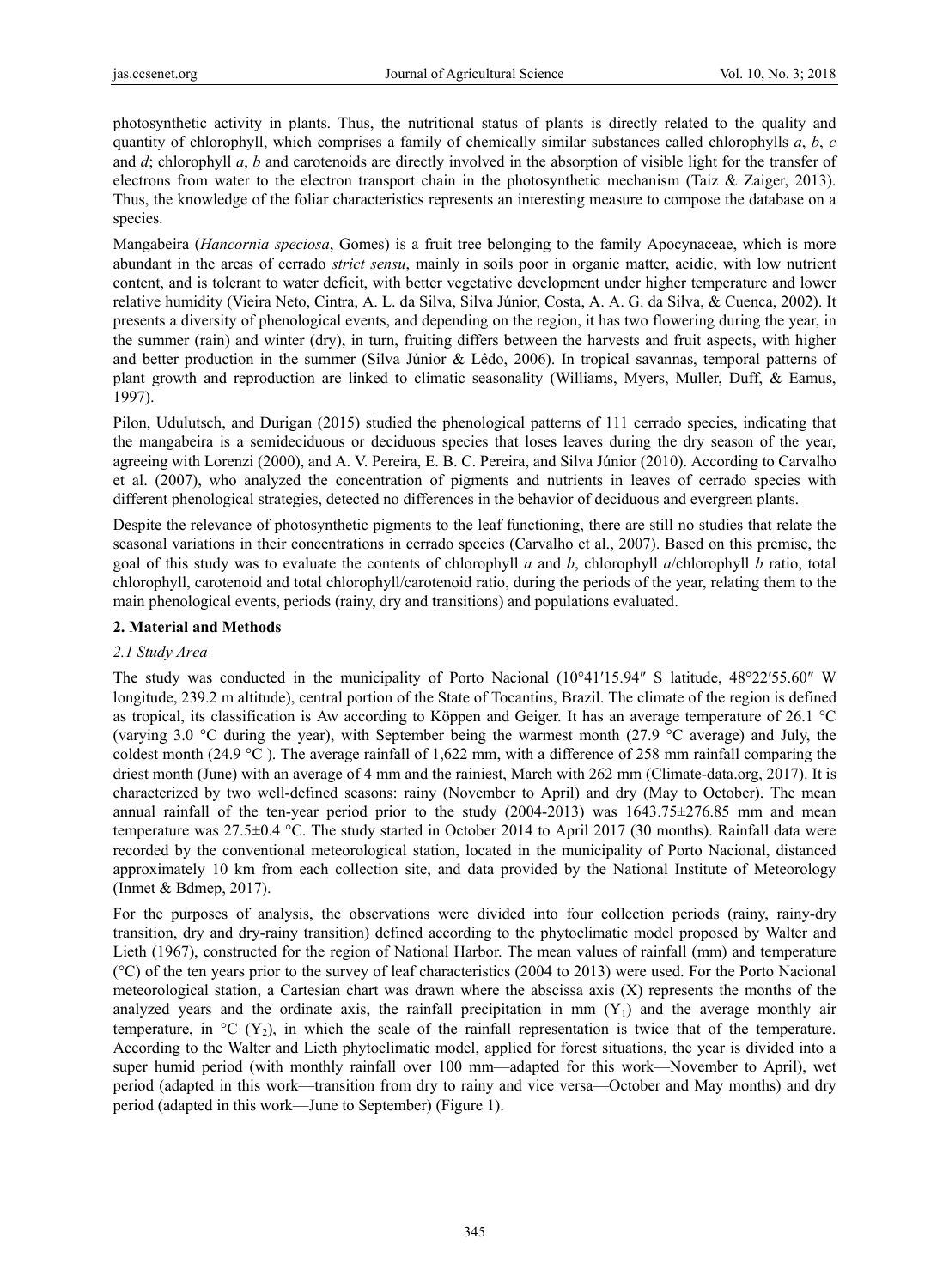

Figure 1. Climatic diagram for the region of Porto Nacional, State of Tocantins, Brazil, from 2004 to 2013, according to the phytoclimatic model of Walter and Lieth (1967)—adapted. The lower curve shows the average monthly temperature; the upper curve, the total rainfall of the month. The black circles represent the rainy period (November to April—with monthly rainfall over 100 mm; hachurized circles: transition period (May and

October); and white circles: dry period (June to September) (adapted by R. J. de Oliveira)

#### *2.2 Leaf A nalysis*

(November to April—with monthly rainfall over 100 mm; hachurized circles: transition period (May and October); and white circles: dry period (June to September) (adapted by R. J. de Oliveira)<br>2.2 Leaf Analysis<br>Three popula selected. From the previous survey in each locality, 10 matrices were marked per site, at least 50 m away from each other, from which six completely expanded leaves were takenthroughout the outline of the plant. In the field, the leaves were wrapped in aluminum foil, identified according to the number of the matrix plant (Table 1), and packed in Styrofoam box with ice to protect from light and keep under refrigeration until laboratory processing carried out on the same day. In order to determine the contents of the photosynthetic pigments, 0.5  $\text{cm}^2$ /leaf was collected in the laboratory, totaling an area of 3cm<sup>2</sup> per plant, which were immersed in a volume (V) of 5mL Dimethylsulfoxide (DMSO) in capped glass vials covered with aluminum foil. The vials were left on the bench ( $25\pm2$  °C) for 36 hours. Subsequently, the extracts were transferred to buckets and the absorbance values were read at 663 ( $A_{663}$ ), 645 ( $A_{645}$ ) and 470 nm ( $A_{470}$ ) using a DMSO solution (blank) in a Biospectro SP22 spectrophotometer. To obtain the dry mass (DM), in grams, the same leaf area was dried for up to 48 hours in an oven at  $\pm 50$  °C to constant weight, and weighed on an analytical balance with three decimal places of precision. Chlorophyll and carotenoid contents were expressed as mg/gDM, and calculated according to the Arnon (1949) and Lichtenthaler (1987) equations, as follows: *Chlorophyll a* = (12.7·A<sub>663</sub> – 2.69·A<sub>645</sub>/1000·DM)·V; Chlorophyll  $b = (22.9 \cdot A_{645} - 4.68 \cdot A_{663}/1000 \cdot DM) \cdot V$ ; *Total Chlorophyll* =  $(20.2 \cdot A_{663} - 2.69 \cdot A_{645}/1000 \cdot DM) \cdot V$  and *Total Carotenoids* = (1000·A<sub>470</sub>) – (1.82·Chloro.a) – (85.02·Chloro.b)/198·V, where A<sub>470</sub> = absorbance at 470 nm; A<sub>663</sub> = absorbance at 663 nm;  $A_{645}$  = absorbance at 645 nm; DM = dry matter of sample (g); and V = sample volume (mL).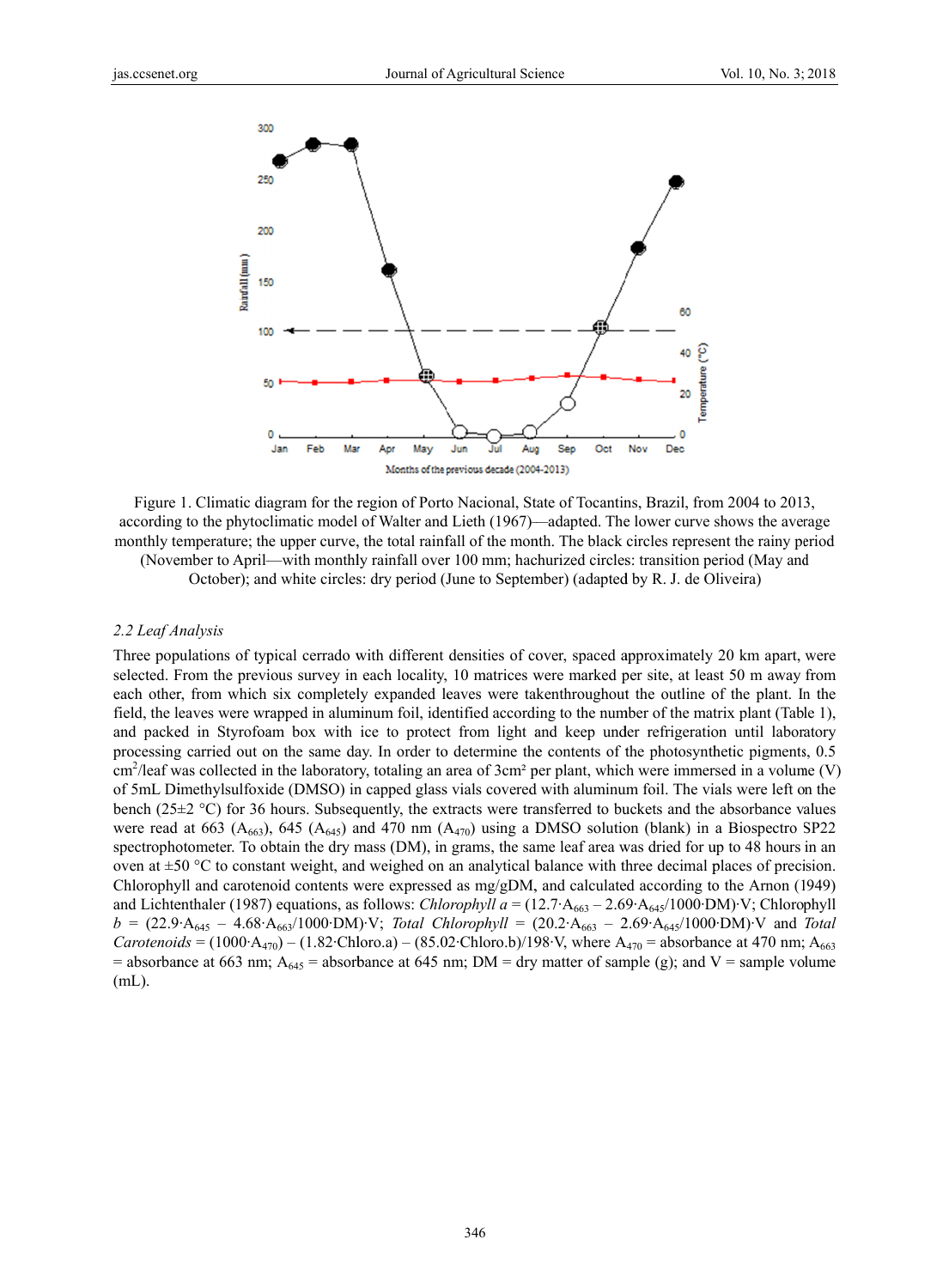| Population      | Matrics          | Lat (South)                                 | Long (West)  | Alt $(m)$ |
|-----------------|------------------|---------------------------------------------|--------------|-----------|
| Canaã           | M <sub>01</sub>  | 10°40'25.21"                                | 48°20'52.62" | 278       |
|                 | M <sub>02</sub>  | 10°40'14.94"                                | 48°20'54.63" | 284       |
|                 | M <sub>03</sub>  | 10°40'15.27"                                | 48°20'55.62" | 282       |
|                 | M <sub>04</sub>  | 10°40'19.48"                                | 48°20'52.18" | 280       |
|                 | M <sub>05</sub>  | 10°40'20.65"                                | 48°20'55.71" | 274       |
|                 | M06              | 10°40'26.43"                                | 48°20'52.11" | 275       |
|                 | M07              | 10°40'27.64"                                | 48°20'56.25" | 275       |
|                 | M <sub>08</sub>  | 10°40'27.48"                                | 48°20'51.84" | 273       |
|                 | M09              | $10^{\circ}40^{\prime}26.13^{\prime\prime}$ | 48°20'55.25" | 282       |
|                 | M10              | 10°40'24.48"                                | 48°20'55.56" | 282       |
| Providência     | <b>P01</b>       | 10°33'49.13"                                | 48°24'38.92" | 220       |
|                 | P <sub>02</sub>  | 10°33'48.20"                                | 48°24'37.80" | 219       |
|                 | P <sub>0</sub> 3 | 10°33'28.63"                                | 48°24'45.37" | 213       |
|                 | P <sub>04</sub>  | 10°33'26.60"                                | 48°24'46.33" | 211       |
|                 | P <sub>05</sub>  | 10°33'23.55"                                | 48°24'46.64" | 210       |
|                 | P <sub>06</sub>  | 10°33'24.77"                                | 48°24'44.51" | 225       |
|                 | <b>P07</b>       | 10°33'14.58"                                | 48°24'41.32" | 216       |
|                 | P08              | 10°33'18.30"                                | 48°24'39.00" | 217       |
|                 | P <sub>09</sub>  | 10°33'13.23"                                | 48°24'37.33" | 215       |
|                 | P10              | 10°33'11.85"                                | 48°24'43.62" | 213       |
| São Judas Tadeu | <b>B01</b>       | 10°48'07.65"                                | 48°24'30.72" | 238       |
|                 | <b>B02</b>       | 10°48'11.02"                                | 48°24'30.35" | 239       |
|                 | <b>B03</b>       | 10°48'05.12"                                | 48°24'43.46" | 277       |
|                 | <b>B04</b>       | 10°48'03.50"                                | 48°24'42.00" | 274       |
|                 | <b>B05</b>       | 10°48'04.80"                                | 48°24'38.64" | 257       |
|                 | <b>B06</b>       | 10°48'09.39"                                | 48°24'31.08" | 250       |
|                 | <b>B07</b>       | 10°48'04.92"                                | 48°24'32.03" | 239       |
|                 | <b>B08</b>       | 10°48'10.49"                                | 48°24'30.30" | 238       |
|                 | <b>B09</b>       | 10°48'03.56"                                | 48°24'34.09" | 239       |
|                 | <b>B10</b>       | 10°48'07.31"                                | 48°24'43.71" | 278       |

Table 1. Geographic coordinates of the matrices sampled in three natural populations of mangaba trees, located in the municipality of Porto Nacional, State of Tocantins, Brazil, 2014

## *2.3 Statistical Analysis*

Each variable was tested by analysis of variance, and the differences in pigment contents and their ratios, compared by Tukey's post-hoc test, at a 5% probability level. The errors obtained for each analyzed variable were subjected to the Shapiro-Wilk normality test and the variances compared using the variance ratio test (Zar, 1999). Data were transformed into Box-Cox, in all cases, to correct normality and homogeneity. We used the softwares Past (Hammer, Harper, & Ryan, 2001) and Microsoft Excel® for data organization and analysis.

### **3. Results and Discussion**

The mangabeiras present in areas of the Cerrado of Tocantins, Brazil, is a deciduous species lose their leaves during the dry season. In Figure 2 shows the concentrations of the pigments and their relationships over time (DAFR—days after the first reading). In September 2014, the 30 matrices were marked and the first leaves were collected for standardization of the methodology. Data collection started at 32 days after the first reading (DAFR). The month of October was considered a transition period between dry and rainy seasons (represented by the readings: 32, 404, 770 DAFR); the months from November to April—rainy season (readings 69, 95, 131, 161, 222, 432, 455, 493, 526, 559, 587, 803, 823, 860, 895, 925 and 956 DAFR); the month of May—transition period between rainy and dry seasons (readings: 250 and 620 DAFR); the months from June to September—dry period (readings: 277, 315, 371, 647, 680, 711 and 744 DAFR).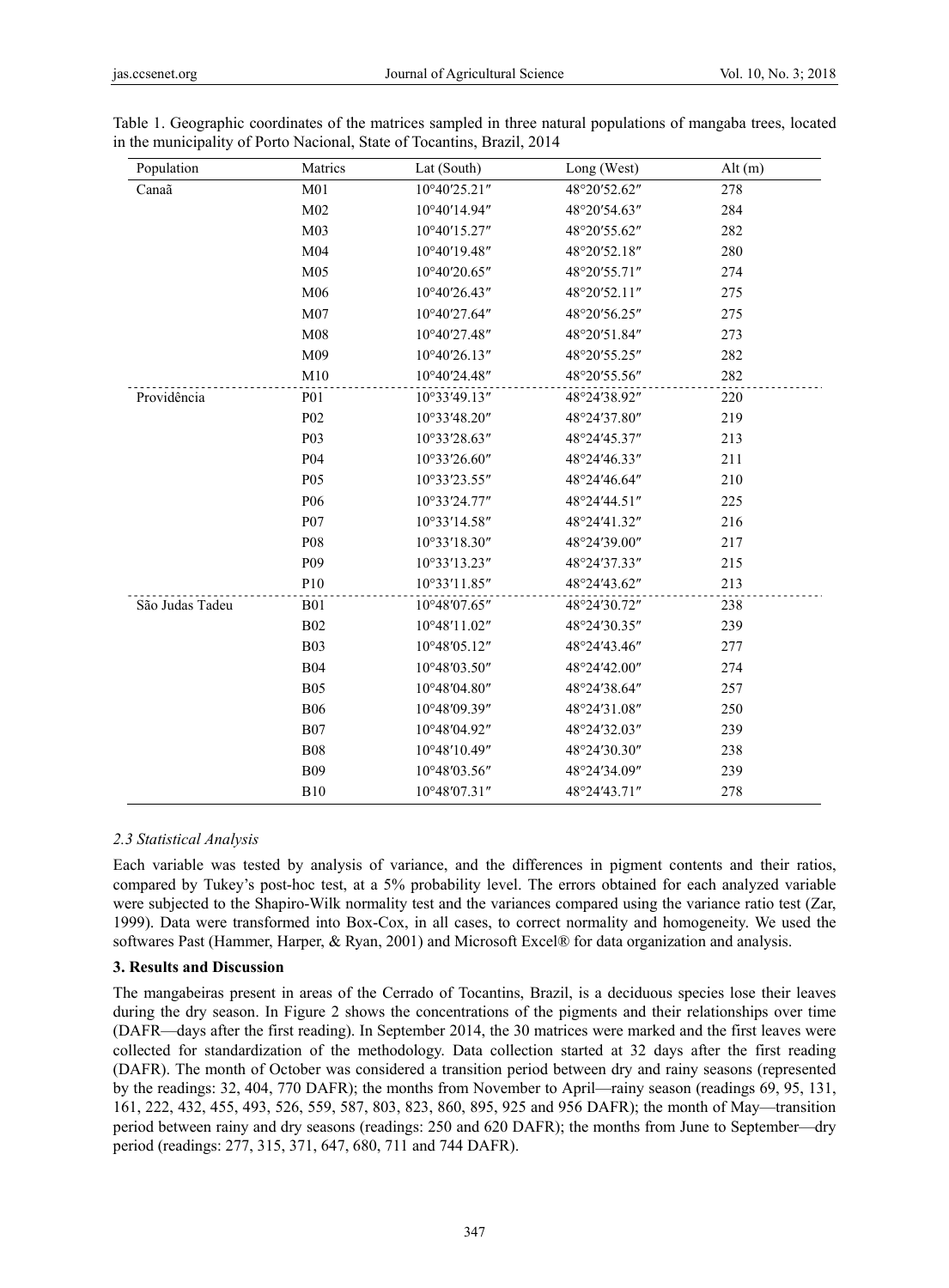Mangaba tree has arboreal habit and seed dispersal by zoochory, flowering (February, May, September to November), fruiting (May, June to August, October to December), new shoots (January to March, May, September, October and December), fall of leaves (August, September) (Pilon et al., 2015).

The chlorophyll content is an important indicator of leafsenescence (Carvalho, Casali, Souza, & Cecon, 2003) which is accelerated by water deficit and nitrogen deficiency (Machado, Durães, Rodrigues, Magalhães, & Cantão, 2004). In the analyzed region, leaf fall is higher in July and August (215, 680 and 711 DAFR), coinciding with the lower values of chlorophyll *a*, chlorophyll *b* and total chlorophyll (Figures 2A, 2B and 2C). The highest values for chlorophyll *a* were observed in September (371 and 744 DAFR), period of young leaves, and October (32, 404 and 770 DAFR), end of the dry period and transition to rainy, coinciding with flowering, contributing to the observation of Franco, Bustamante, Caldas, Goldstein, Meinzer, Kozovits, Rundel, and Coradin (2005) in which the deciduous species present greater efficiency in the use of water at the end of the dry season with the emergence of new leaves and with a lower "construction cost"—a smaller specific leaf area.

It can be observed an increase in the chlorophyll content and a permanence in the levels of carotenoids for the months of September (371 and 744 DAFR) and October (32, 404 and 770 DAFR) (Figures 2A, 2B, 2C and 2E). Carvalho et al. (2007) also observed that, in the rainy season, pigment concentrations tend to increase, being significantly higher than at the end of the dry season for chlorophyll *a* and *b* and chlorophyll/carotenoid ratio. This increase in the concentration of chlorophylls in the rainy season is related to the presence of leaves of a new cohort, as also observed in the present work, period with a greater number of young leaves and beginning of flowering.



Figure 2. Contents of pigments: (A) Chlorophyll *a*; (B) Chlorophyll *b*; (C) Total chlorophyll; (D) Chlorophyll *a*/chlorophyll *b* ratio; (E) Carotenoids; (F) Total chlorophyll/carotenoids ratio, in the localities: (○) Canaã; (□) Providência; ( $\Diamond$ ) São Judas Tadeu; ( $\Diamond$ ) Average of sites (dotted line); ( $\bullet$ ) Precipitation (mm) (line)

One way to predict the nutritional level of nitrogen (N) in plants is to measure the chlorophyll content in the leaf, because there is a positive correlation between the content of this pigment and the nitrogen content in the plant (Piekielek & Fox, 1992; Smeal & Zhang, 1994; Booij, Valenzuella, & Aguilera, 2000). The variation in pigment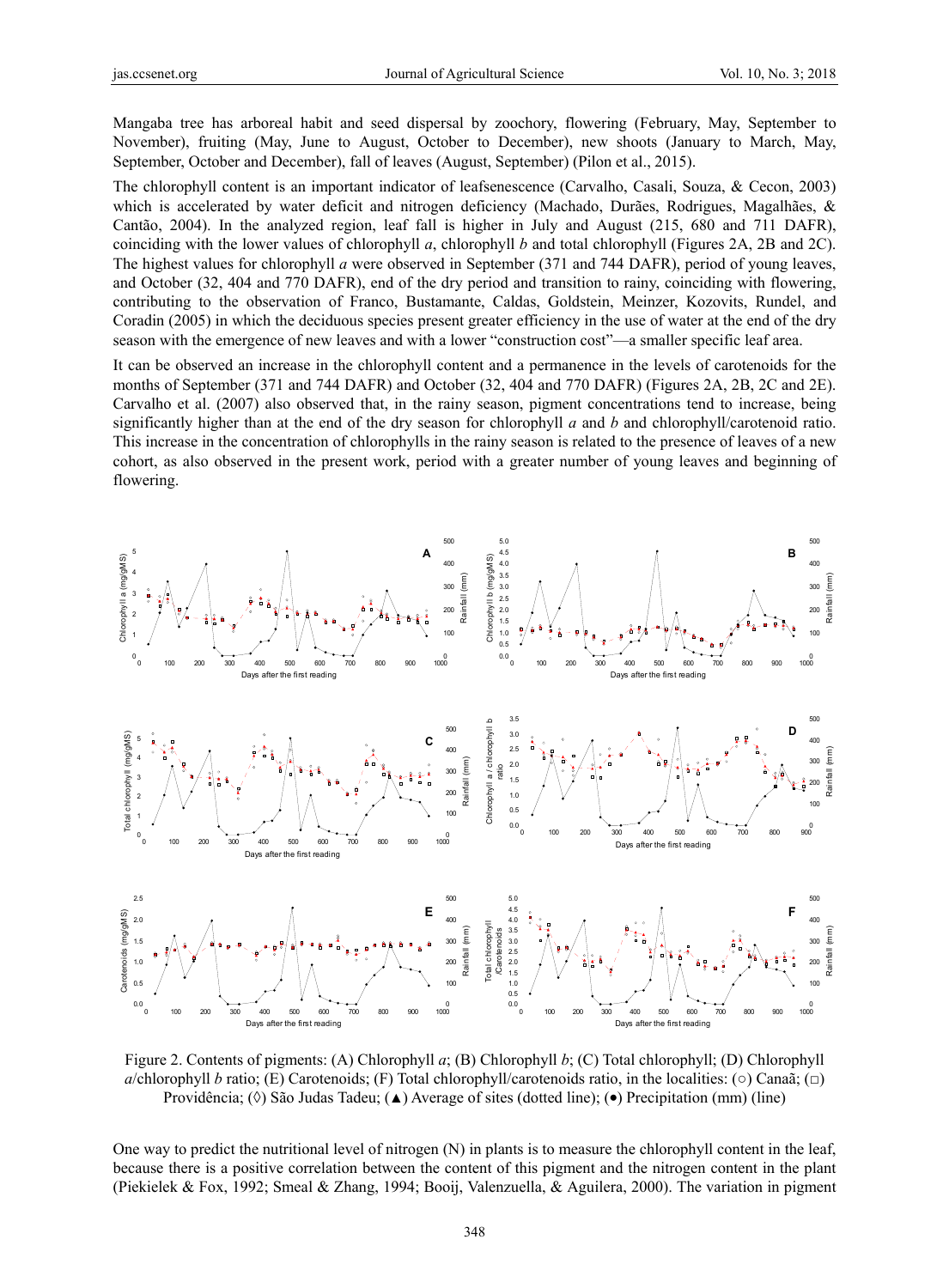concentration and its ratios were significantly influenced by the period (rainy, dry and transitions) and by the site (Canaã, Providência and São Judas Tadeu), except for the carotenoid content that did not differ between sites (Table 2).

In general, chlorophyll *a* and *b* occur in the ratio of approximately 3, and growth conditions and environmental factors may affect this ratio (Carvalho et al., 2007). Mangaba trees evaluated in this work, in the three sites and throughout the collection period, presented annual mean values of  $2.09\pm0.60$  (mean $\pm$ standard deviation), for chlorophyll *a*/*b* ratio (Figure 2D), which according to Lichtenthaler (1987) classify them in shade plants, although the analyzed environments are considered open environments. The *a*/*b* ratio differed statistically from the collection site ( $F_{2, 838}$  = 12.837, p < 0.0001), and the highest ratio was found in the São Judas Tadeu Farm  $(2.20\pm0.60)$ , statistically different of Canaã (2.08 $\pm$ 0.51) and Providência (2.01 $\pm$ 0.66), which did not differ from each other. The highest values of the chlorophyll *a/b* ratio were verified in periods of lower water availability, reaching 3.0 in September 2015 (371 DAFR). These results corroborate with Lichtenthaler (1987), who states that sun plants or exposed to conditions of high luminosity present ahigher chlorophyll *a*/*b* ratio, situation found in São Judas Tadeu. At this site, the chlorophyll *b* content was significantly lower (1.00±0.36) than the other two sites (Canaã: 1.08±0.38 and Providência: 1.06±0.36) that did not differ from each other. Significant difference was detected for the effect of periods (rainy, rainy/dry transition, dry and dry/rainy transition) for all pigments analyzed and their ratios (Table 2).

Table 2. Values of mean square (F) and probability (p) for the Box-Cox transformed data for the contents of pigments: Chlorophyll *a*; Chlorophyll *b*; Total chlorophyll; Carotenoids; Chlorophyll *a*/*b*; Total Chlorophyll/Carotenoids ratio between total chlorophyll and carotenoids. Values  $p < 0.05$  are considered significant

| Source of<br>variation | Df  |                | Chlophyll a |                 | Chlophyll b |                | <b>Total Chlophyll</b> |                 | Carotenoids |                | Chlophyll a/b |                | Chloph/Caroten |  |
|------------------------|-----|----------------|-------------|-----------------|-------------|----------------|------------------------|-----------------|-------------|----------------|---------------|----------------|----------------|--|
|                        |     |                | p-value     | F               | p-value     | F              | p-value                | F               | p-value     | F              | p-value       | F              | p-value        |  |
| Periods                |     | 86.0181 0.0000 |             | 146.3657 0.0000 |             | 88.0599 0.0000 |                        | 107.4058 0.0000 |             | 12.5763 0.0000 |               | 73.3751 0.0000 |                |  |
| <b>Site</b>            |     | 6.0797         | 0.0024      | 7.0830          | 0.0009      | 5.9701         | 0.0027                 | 12.8374         | 0.0000      | 0.5938         | 0.5524        | 3.5020         | 0.0306         |  |
| Error                  | 838 |                |             |                 |             |                |                        |                 |             |                |               |                |                |  |

No significant difference was detected between the rainy/dry transition and dry periods for chlorophyll *a* (Figure 3A), total chlorophyll (Figure 3C) and total chlorophyll/carotenoids ratio (Figure 3F). For these comparisons, the dry period always had a significantly lower effect. It should be noted that the averages presented in the Figure 3 are for the data transformed by *Box-Cox*, and cannot be used directly to express the levels of chlorophyll and carotenoids in each period.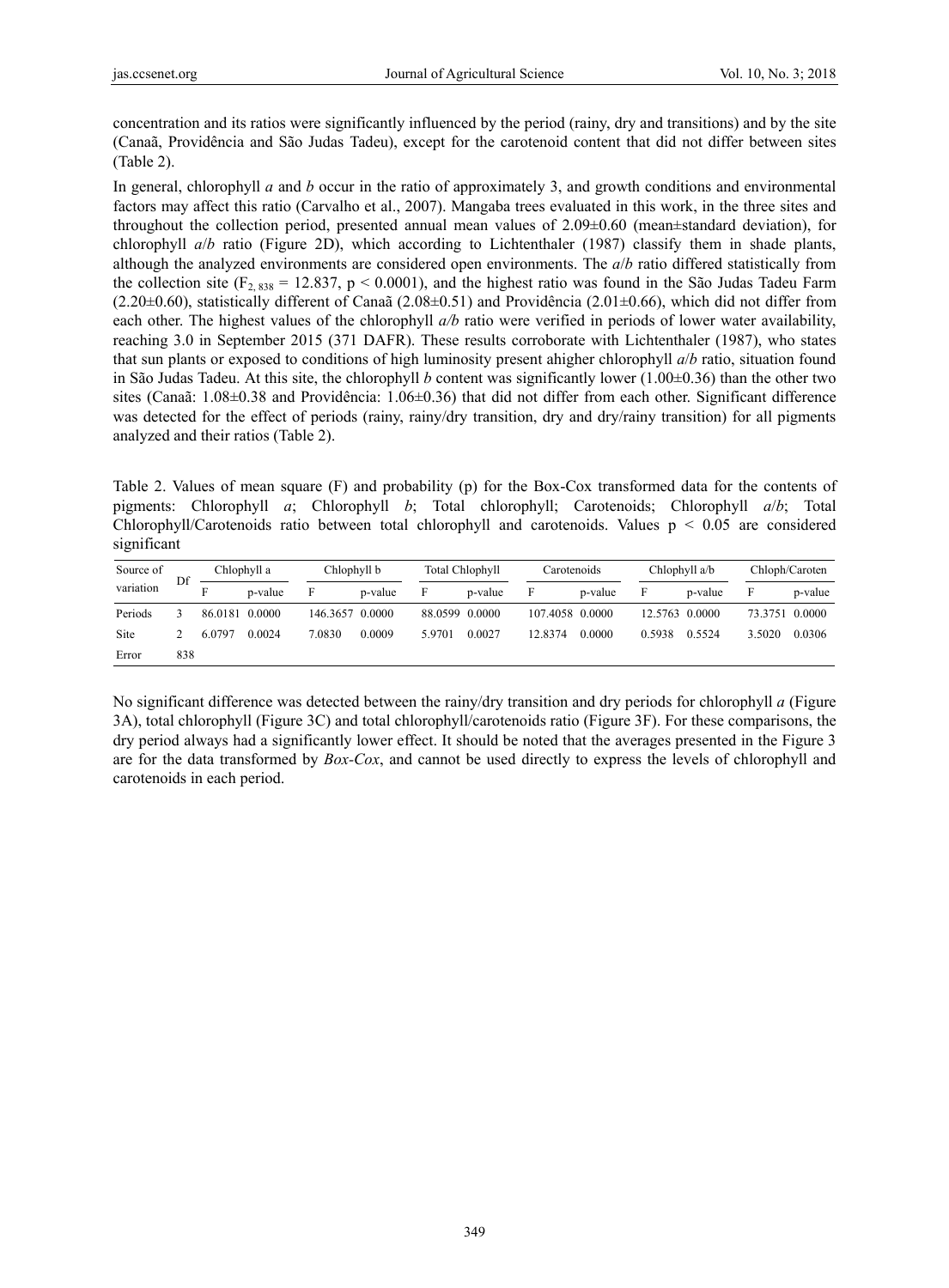

Figure 3. Contents of pigments: (A) Chlorophyll *a*; (B) Chlorophyll *b*; (C) Total chlorophyll; (D) Chlorophyll *a*/chlorophyll *b* ratio; (E) Carotenoids; (F) Total chlorophyll/carotenoids ratio, per period of the year (rainy/dry transition, dry, dry/rainy transition and rainy)

*Note*. The ordinates of the graphs represent the means and the 95% confidence interval for the data transformed by Box-Cox; different letters on the comparisons indicate that the means are significantly different by the Tukey's test at the 5% probability level.

### **4. Conclusion**

(1) The seasonal variation of the chlorophyll *a*, chlorophyll *b* and total chlorophyll in mangaba tree (*Hancornia speciosa*) follows the same observed for the deciduous species, that is, is closely associated with the availability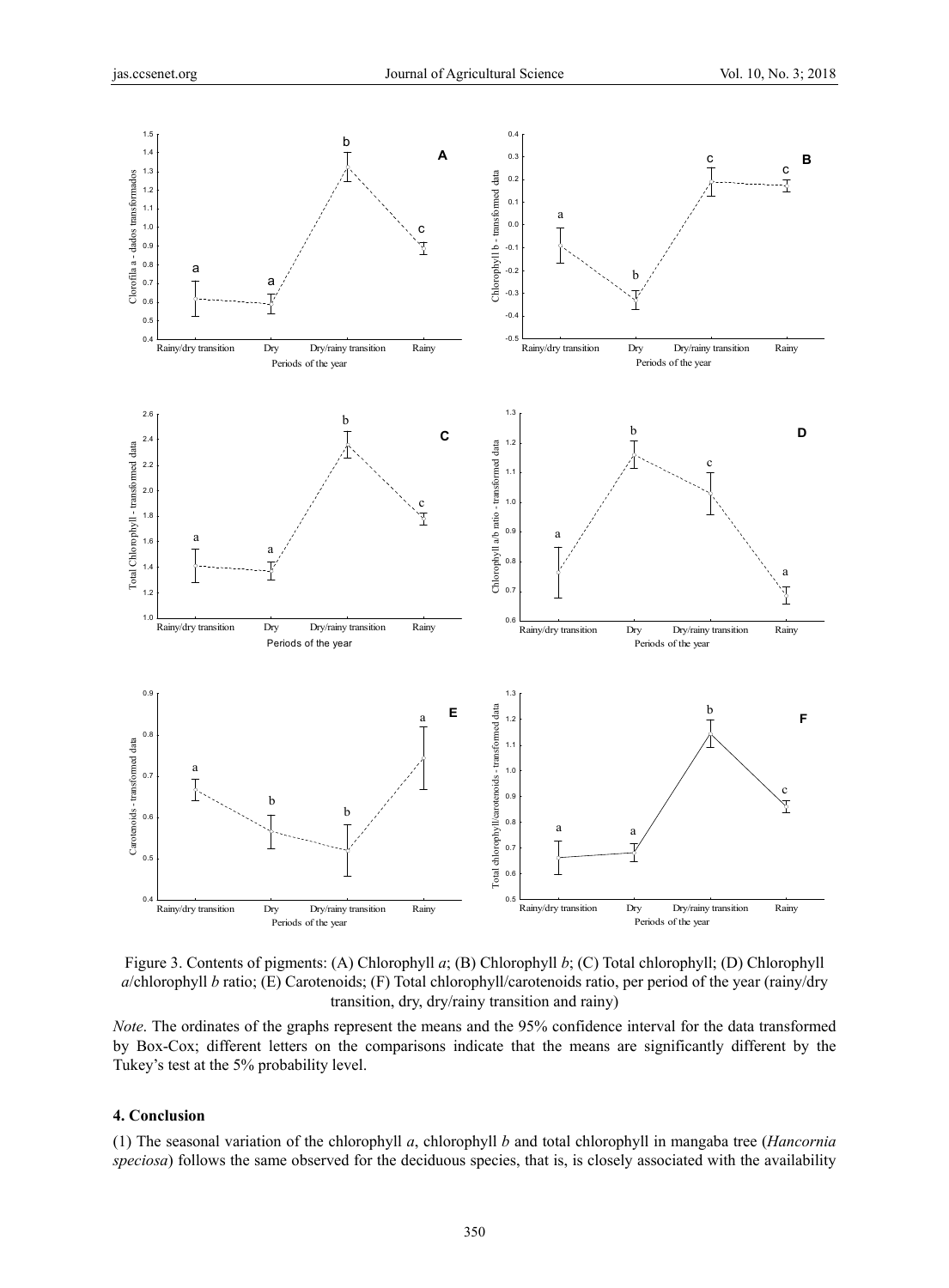of water in the soil, and the highest values were found shortly after the fall of leaves and the beginning of a new cohort.

(2) The mean chlorophyll *a* content was 2.0 times higher than the chlorophyll *b*, and was 1.8 times in the rainy period (November to April) and 2.5 times in the dry period (June to September). The maximum value found reached the 3/1 ratio recommended in the literature, indicating that this ratio is associated with the moment of data collection.

(3) There was a significant difference between the analyzed periods and collection sites for all pigments and their ratios;

(4) The total chlorophyllcontent was 21.8% higher in the rainy period, compared to the dry period, and its highest value occurred in the dry/rainy transition due to the higher number of young leaves in this period, whereas for carotenoids, it was 5.4% higher in the rainy period, although with little difference between the months of the year.

(5) The total chlorophyll/carotenoids ratio was 16.3% higher in the rainy period when compared to the dry period, and the highest value was observed in the dry/rainy transition period.

#### **References**

- Arnon, D. I. (1949). Copper enzymes in isolated chloroplasts: Polyphenoloxidases in *Beta vulgaris*. *Plant Physiology, 24*(1), 1-15. https://doi.org/10.1104/pp.24.1.1
- Booij, R., Valenzuela, J. L., & Aguilera, C. (2000). Determination of crop nitrogen status using non-invasive methods. In A. J. Haverkort & D. K. L. Mackerron (Eds.), *Management of nitrogen and water in potato production* (pp. 72-82). The Netherlands, Wageningen Press.
- Carvalho, A. P. F., Bustamante, M. M. C., Kozovits, A. R., & Asner, G. P. (2007). Variações sazonais nas concentrações de pigmentos e nutrientes em folhas de espécies de cerrado com diferentes estratégias fenológicas. *Revista Brasil. Bot., 30*(1), 19-27. https://doi.org/10.1590/S0100-84042007000100003
- Carvalho, L. M., Casali, V. W. D., Souza, M. A., & Cecon, P. R. (2003). Disponibilidade de água no solo e crescimento de artemísia. *Horticultura Brasileira, 21*(4), 726-730. https://doi.org/10.1590/S0102-053620 03000400032
- Climate-data.org. (2017). *Dados climáticos para cidades mundiais*. Retrieved January 19, 2017, from http://pt.climate-data.org/location/42787
- Craine, J. M., Froehle, J., Tilman, D. G., Wedin, D. A., & Chapin, F. S. (2001). The relationships among root and leaf traits of 76 grassland species and relative abundance along fertility and disturbance gradients. *Oikos, 93*, 274-285. https://doi.org/10.1034/j.1600-0706.2001.930210.x
- Franco, A. C. (2002). Ecophysiology of woody plants. In P. S. Oliveira & R. J. Marques (Eds.), *The Cerrados of Brazil. Ecology and Natural History of a Neotropical Savanna* (pp. 178-200). New York: Columbia University Press. https://doi.org/10.7312/oliv12042-009
- Franco, A. C., Bustamante, M. M., Caldas, L. S., Goldstein, G., Meinzer, F. C., Kozovits, A. R., … Coradin, V. T. R. (2005). Leaf functional traits of Neotropical savanna trees in relation to seasonal water deficit*. Trees 19*(3), 326-335. https://doi.org/10.1007/s00468-004-0394-z
- Garnier, E., Laurent, G., Bellmann, A., Debain, S., Berthelier, P., Ducout, B., … Navas, M. L. (2001). Consistency of species ranking based on functional leaf traits. *New Phytologist, 152*, 69-83. https://doi.org/ 10.1046/j.0028-646x.2001.00239.x
- Hammer, Ø., Harper, D. A. T., & Ryan, P. D. (2001). PAST: Paleontological Statistics Software Package for Education and Data Analysis. *Paleontologia Electronica, 4*(1), 9. Retrieved from http://palaeo-electronica. org/2001\_1/past/issue1\_01.htm
- Inmet (Instituto Nacional de Meteorologia), & Bdmep (Banco de Dados Meteorológicos para Ensino e Pesquisa). (2017). Retrieved January 25, 2017, from http://www.inmet.gov.br/portal/index.php?r=%20bdmep/bdmep
- Lichtenthaler, H. K. (1987). Chlorophylls and carotenoids: Pigments of photosynthetic biomembranes. *Methods in Enzymology, 148*, 350-382. https://doi.org/10.1016/0076-6879(87)48036-1
- Lorenzi, H. (2002). *Árvores brasileiras: Manual de identificação e cultivo de plantas arbóreas nativas do Brasil* (Vol. 2). Nova Odessa: Plantarum.